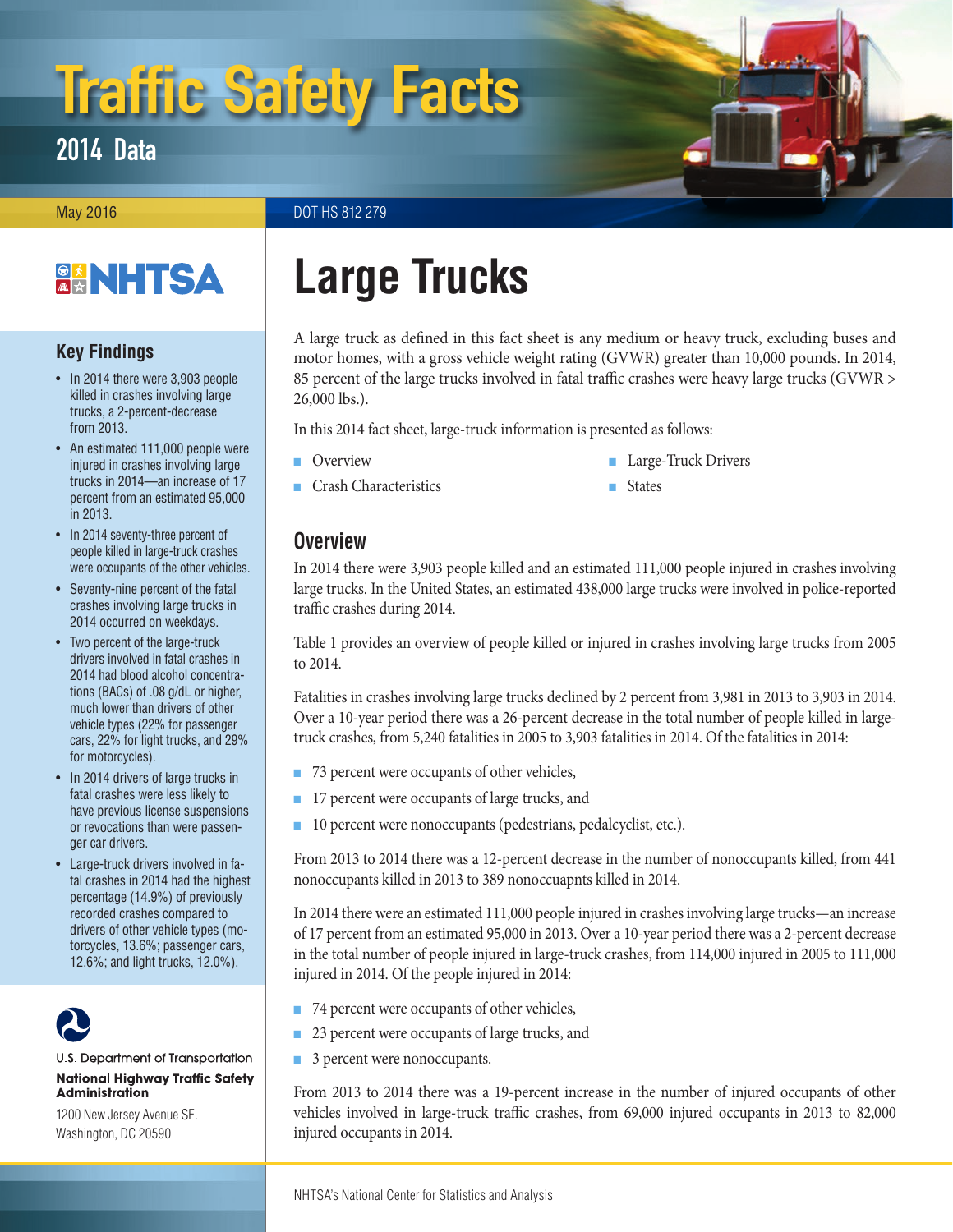Table 1

#### **People Killed or Injured in Crashes Involving Large Trucks, by Person Type and Crash Type, 2005–2014**

|               | <b>Truck Occupants by Crash Type</b> |                |                         |                | <b>Other People</b> |                |                                  |                |                    |                |               |                |              |
|---------------|--------------------------------------|----------------|-------------------------|----------------|---------------------|----------------|----------------------------------|----------------|--------------------|----------------|---------------|----------------|--------------|
|               | <b>Single Vehicle</b>                |                | <b>Multiple Vehicle</b> |                | <b>Total</b>        |                | <b>Occupant of Other Vehicle</b> |                | <b>Nonoccupant</b> |                | <b>Total</b>  |                |              |
| Year          | <b>Number</b>                        | <b>Percent</b> | <b>Number</b>           | <b>Percent</b> | <b>Number</b>       | <b>Percent</b> | <b>Number</b>                    | <b>Percent</b> | <b>Number</b>      | <b>Percent</b> | <b>Number</b> | <b>Percent</b> | <b>Total</b> |
| <b>Killed</b> |                                      |                |                         |                |                     |                |                                  |                |                    |                |               |                |              |
| 2005          | 478                                  | 9%             | 326                     | 6%             | 804                 | 15%            | 3,971                            | 76%            | 465                | 9%             | 4,436         | 85%            | 5,240        |
| 2006          | 500                                  | 10%            | 305                     | 6%             | 805                 | 16%            | 3,797                            | 76%            | 425                | 8%             | 4,222         | 84%            | 5,027        |
| 2007          | 502                                  | 10%            | 303                     | 6%             | 805                 | 17%            | 3,608                            | 75%            | 409                | 8%             | 4,017         | 83%            | 4,822        |
| 2008          | 430                                  | 10%            | 252                     | 6%             | 682                 | 16%            | 3,151                            | 74%            | 412                | 10%            | 3,563         | 84%            | 4,245        |
| 2009          | 333                                  | 10%            | 166                     | 5%             | 499                 | 15%            | 2,558                            | 76%            | 323                | 10%            | 2,881         | 85%            | 3,380        |
| 2010          | 339                                  | 9%             | 191                     | 5%             | 530                 | 14%            | 2,797                            | 76%            | 359                | 10%            | 3,156         | 86%            | 3,686        |
| 2011          | 408                                  | 11%            | 232                     | 6%             | 640                 | 17%            | 2,713                            | 72%            | 428                | 11%            | 3,141         | 83%            | 3,781        |
| 2012          | 423                                  | 11%            | 274                     | 7%             | 697                 | 18%            | 2,857                            | 72%            | 390                | 10%            | 3,247         | 82%            | 3,944        |
| 2013          | 431                                  | 11%            | 264                     | 7%             | 695                 | 17%            | 2,845                            | 71%            | 441                | 11%            | 3,286         | 83%            | 3,981        |
| 2014          | 406                                  | 10%            | 251                     | 6%             | 657                 | 17%            | 2,857                            | 73%            | 389                | 10%            | 3,246         | 83%            | 3,903        |
|               |                                      |                |                         |                |                     |                | <b>Injured</b>                   |                |                    |                |               |                |              |
| 2005          | 10,000                               | 8%             | 17,000                  | 13%            | 27,000              | 21%            | 84,000                           | 77%            | 2,000              | 2%             | 87,000        | 79%            | 114,000      |
| 2006          | 11,000                               | 7%             | 12,000                  | 13%            | 23,000              | 20%            | 81,000                           | 78%            | 2,000              | 2%             | 83,000        | 80%            | 106,000      |
| 2007          | 10,000                               | 7%             | 13,000                  | 12%            | 23,000              | 18%            | 75,000                           | 79%            | 2,000              | 2%             | 78,000        | 82%            | 101,000      |
| 2008          | 10,000                               | 8%             | 13,000                  | 12%            | 23,000              | 20%            | 64,000                           | 78%            | 3,000              | 3%             | 67,000        | 80%            | 90,000       |
| 2009          | 7,000                                | 7%             | 9,000                   | 12%            | 17,000              | 19%            | 56,000                           | 79%            | 1,000              | 2%             | 57,000        | 81%            | 74,000       |
| 2010          | 9,000                                | 6%             | 11,000                  | 12%            | 20,000              | 19%            | 58,000                           | 78%            | 2,000              | 3%             | 60,000        | 81%            | 80,000       |
| 2011          | 7,000                                | 6%             | 15,000                  | 13%            | 23,000              | 19%            | 64,000                           | 79%            | 2,000              | 2%             | 65,000        | 81%            | 88,000       |
| 2012          | 9,000                                | 6%             | 17,000                  | 13%            | 25,000              | 19%            | 76,000                           | 78%            | 3,000              | 3%             | 79,000        | 81%            | 104,000      |
| 2013          | 9,000                                | 8%             | 15,000                  | 16%            | 24,000              | 25%            | 69,000                           | 72%            | 2,000              | 3%             | 71,000        | 75%            | 95,000       |
| 2014          | 10,000                               | 9%             | 17,000                  | 14%            | 27,000              | 23%            | 82,000                           | 74%            | 2,000              | 3%             | 84,000        | 77%            | 111,000      |

Note: Injury totals may not equal the sum of components due to independent rounding.

Sources: 2005–2013 Fatality Analysis Reporting System (FARS) Final File, 2014 FARS Annual Report File (ARF)

2005–2014 National Automotive Sampling System (NASS) General Estimates System (GES)

In 2014 large trucks accounted for 8 percent of all vehicles involved in fatal crashes and 4 percent of all vehicles involved in injury and property-damage-only crashes. Large trucks also accounted for 4 percent of all registered vehicles and 9 percent of the total vehicle miles traveled. For comparison, passenger vehicles (passenger cars, SUVs, pickup trucks, and vans) accounted for 93 percent of all registered vehicles and 90 percent of the total vehicle miles traveled in 2014.

Table 2 summarizes the number of large trucks involved in fatal and injury crashes, the number of registered large trucks, involvement rates for every 100,000 registered large trucks, large-truck miles traveled, and the involvement rates for every 100 million large-truck miles traveled from 2005 to 2014.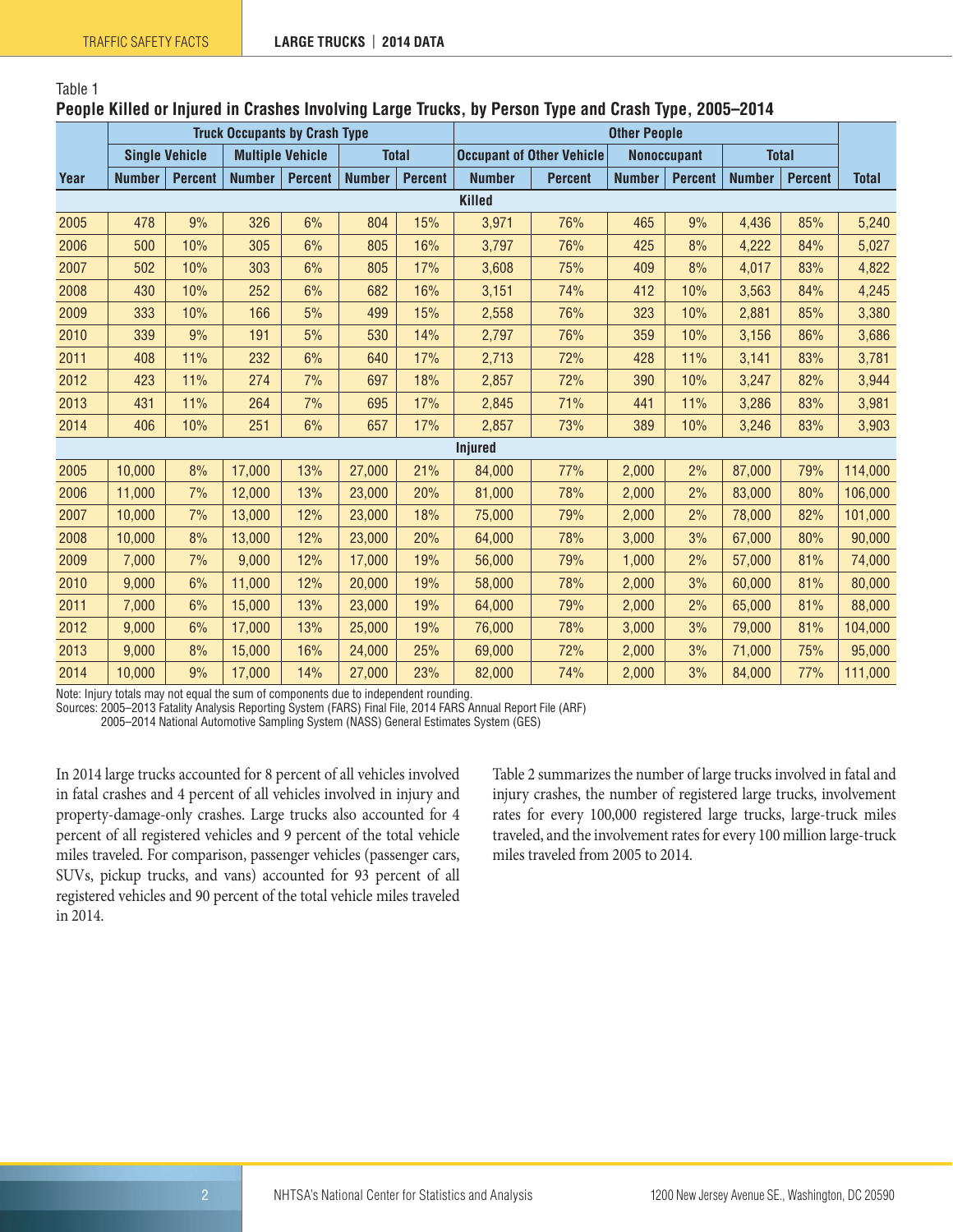| Year | <b>Number of Large Trucks</b><br><b>Involved in Fatal Crashes</b> | <b>Number of Large</b><br><b>Trucks Registered</b> | Involvement Rate per 100,000<br><b>Registered Large Trucks</b> | <b>Large-Truck Miles</b><br><b>Traveled (millions)</b> | <b>Involvement Rate per 100 million</b><br><b>Large-Truck-Miles Traveled</b> |
|------|-------------------------------------------------------------------|----------------------------------------------------|----------------------------------------------------------------|--------------------------------------------------------|------------------------------------------------------------------------------|
| 2005 | 4,951                                                             | 8,481,999                                          | 58.37                                                          | 222,523                                                | 2.22                                                                         |
| 2006 | 4,766                                                             | 8,819,007                                          | 54.04                                                          | 222,513                                                | 2.14                                                                         |
| 2007 | 4,633                                                             | 10,752,019                                         | 43.09                                                          | 304,178                                                | 1.52                                                                         |
| 2008 | 4,089                                                             | 10,873,275                                         | 37.61                                                          | 310,680                                                | 1.32                                                                         |
| 2009 | 3,211                                                             | 10,973,214                                         | 29.26                                                          | 288,306                                                | 1.11                                                                         |
| 2010 | 3.494                                                             | 10,770,054                                         | 32.44                                                          | 286,527                                                | 1.22                                                                         |
| 2011 | 3,633                                                             | 10,270,693                                         | 35.37                                                          | 267,594                                                | 1.36                                                                         |
| 2012 | 3,825                                                             | 10,659,380                                         | 35.88                                                          | 269,207                                                | 1.42                                                                         |
| 2013 | 3,921                                                             | 10,597,356                                         | 37.00                                                          | 275,017                                                | 1.43                                                                         |
| 2014 | 3,744                                                             | 10,905,956                                         | 34.33                                                          | 279,132                                                | 1.34                                                                         |
|      |                                                                   |                                                    |                                                                |                                                        |                                                                              |
|      | <b>Number of Large Trucks</b>                                     | <b>Number of Large</b>                             | Involvement Rate per 100,000                                   | <b>Large-Truck Miles</b>                               |                                                                              |
| Year | <b>Involved in Injury Crashes</b>                                 | <b>Trucks Registered</b>                           | <b>Registered Large Trucks</b>                                 | <b>Traveled (millions)</b>                             | <b>Involvement Rate per 100 million</b><br><b>Large-Truck Miles Traveled</b> |
| 2005 | 82,000                                                            | 8,481,999                                          | 971                                                            | 222,523                                                | 37                                                                           |
| 2006 | 80.000                                                            | 8,819,007                                          | 911                                                            | 222,513                                                | 36                                                                           |
| 2007 | 76,000                                                            | 10,752,019                                         | 705                                                            | 304,178                                                | 25                                                                           |
| 2008 | 66.000                                                            | 10,873,275                                         | 608                                                            | 310,680                                                | 21                                                                           |
| 2009 | 53,000                                                            | 10,973,214                                         | 487                                                            | 288,306                                                | 19                                                                           |
| 2010 | 58,000                                                            | 10,770,054                                         | 541                                                            | 286,527                                                | 20                                                                           |
| 2011 | 63,000                                                            | 10,270,693                                         | 609                                                            | 267,594                                                | 23                                                                           |
| 2012 | 77,000                                                            | 10,659,380                                         | 719                                                            | 269,207                                                | 28                                                                           |
| 2013 | 73,000                                                            | 10,597,356                                         | 690                                                            | 275,017                                                | 27                                                                           |

Table 2 **Large-Truck Involvement in Fatal and Injury Crashes and Involvement Rates, 2005–2014**

Note: In 2011, the Federal Highway Administration implemented an enhanced methodology for estimating registered vehicles and vehicle miles traveled by vehicle type. These revisions were applied to data after 2006. In some cases the changes were significant and should be taken into account when comparing registered vehicle counts and/or vehicle miles traveled for 2006 and earlier years with the numbers for 2007 and later years.

Sources: 2005-2013 FARS Final File, 2014 FARS ARF, 2005-2014 NASS GES, Vehicle miles traveled and registered vehicles – Federal Highway Administration.

# <span id="page-2-0"></span>**Crash Characteristics**

In 2014 large trucks were more likely to be involved in fatal multiplevehicle crashes as opposed to fatal single-vehicle crashes than were passenger vehicles (81% of fatal crashes involving large trucks are multiple-vehicle crashes, compared with 59% for fatal crashes involving passenger vehicles).

In 45 percent of the two-vehicle fatal crashes, both the large truck and the other vehicle were proceeding straight at the time of the crash (head-on collision). In 10 percent of these crashes, the other vehicle was turning left or right. In 9 percent the truck and the other vehicle were negotiating curves. In 7 percent of the two-vehicle fatal crashes, either the truck or the other vehicle was stopped in a traffic lane (5% and 2%, respectively).

Table 3 presents percentages of two-vehicle fatal crashes involving large trucks by initial impact point of the large truck and the other vehicle in 2014. Both vehicles were impacted in the front 28 percent of the time. The trucks were struck in the rear almost three times as often as the other vehicles (21% and 7%, respectively).

#### Table 3

| Percentage of Two-Vehicle Fatal Crashes Involving Large |
|---------------------------------------------------------|
| Trucks, by Initial Impact Point of the Large Trucks and |
| Other Vehicles, 2014                                    |

| <b>Impact Point on</b> | <b>Impact Point on Other Vehicle</b> |                  |                   |             |              |  |  |  |
|------------------------|--------------------------------------|------------------|-------------------|-------------|--------------|--|--|--|
| <b>Large Truck</b>     | <b>Front</b>                         | <b>Left Side</b> | <b>Right Side</b> | <b>Rear</b> | <b>Total</b> |  |  |  |
| Front                  | 28%                                  | 15%              | 11%               | 7%          | 61%          |  |  |  |
| <b>Left Side</b>       | 9%                                   | 2%               | $1\%$             | $0\%$       | 11%          |  |  |  |
| <b>Right Side</b>      | 5%                                   | $1\%$            | $0\%$             | $0\%$       | 7%           |  |  |  |
| Rear                   | 21%                                  | $0\%$            | $0\%$             | $0\%$       | 21%          |  |  |  |
| <b>Total</b>           | 63%                                  | 18%              | 12%               | 7%          | 100%         |  |  |  |

Note: Totals may not equal the sum of components due to independent rounding. Source: 2014 FARS ARF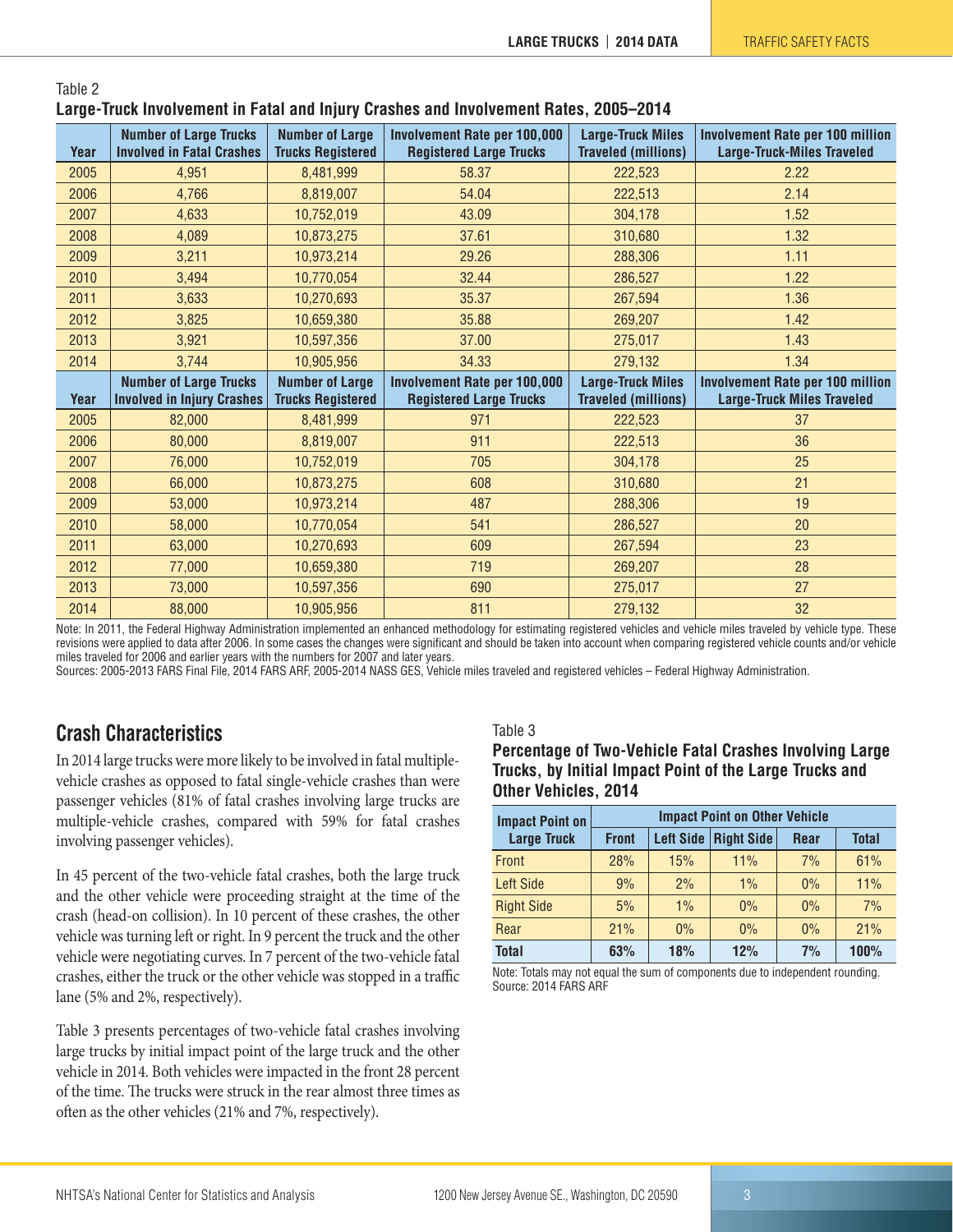Figure 1 shows the percentages of fatal crashes involving large trucks by roadway, land use (urban/rural), work zone, day of the week (weekday/weekend), and time of day (nighttime/daytime) in 2014.

- About one out of every 4 fatal large-truck crashes occurred on an interstate.
- Sixty-one percent of the fatal crashes involving large trucks occurred in rural areas.
- Almost all fatal crashes (95%) involving large trucks occurred outside of work zones.
- Seventy-nine percent of the fatal crashes involving large trucks occurred on weekdays.
- Of those weekday large-truck fatal crashes, 71 percent occurred during the daytime hours of 6 a.m. to 5:59 p.m.

#### Figure 1

#### **Percentage of Fatal Crashes Involving Large Trucks, by Roadway, Land Use, Work Zone, Day of Week, Time of Day, Time of Day (Weekday), and Time of Day (Weekend), 2014**



Note: Unknowns were removed before calculating percentages. Weekday: 6 a.m. Monday to 5:59 p.m. Friday Weekend: 6 p.m. Friday to 5:59 a.m. Monday Daytime: 6 a.m. to 5:59 p.m. Nighttime: 6 p.m. to 5:59 a.m. Source: 2014 FARS ARF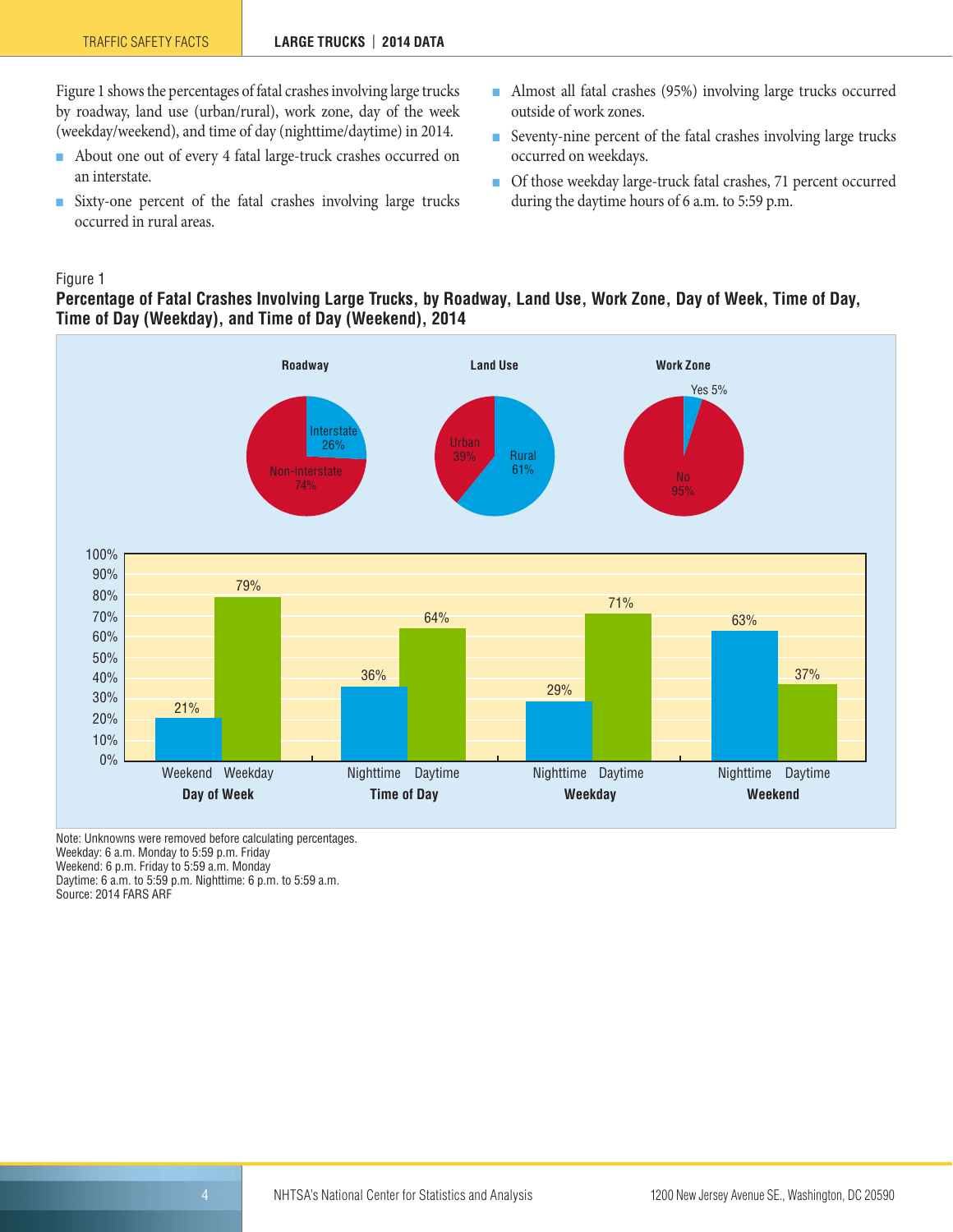# <span id="page-4-0"></span>**Large-Truck Drivers**

The percentage of large-truck drivers involved in fatal crashes who had blood alcohol concentrations (BACs) of .08 g/dL or higher was 2 percent in 2014. For drivers of other types of vehicles involved in fatal crashes in 2014, the percentages of drivers with BACs of .08 g/dL or higher were 22 percent for passenger cars, 22 percent for light trucks, and 29 percent for motorcycles.

Figure 2 displays the 10-year proportions of drivers in fatal crashes with BACs of .08 g/dL or higher by vehicle types (large trucks, passenger cars, light trucks, and motorcycles).

#### Figure 2





#### Source: 2005–2013 FARS Final File, 2014 FARS ARF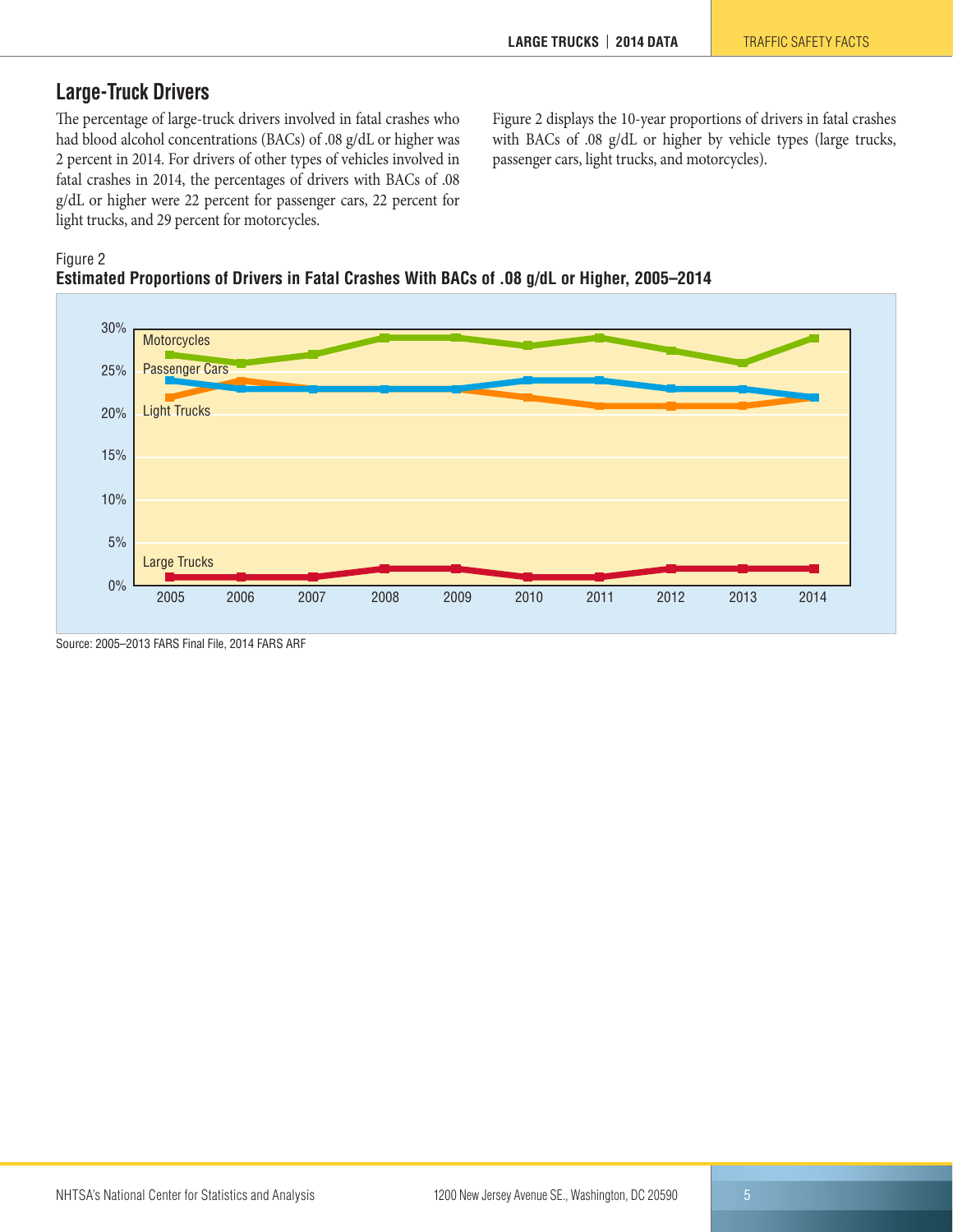Figure 3 presents the percentages of drivers involved in fatal crashes with previous driving records (recorded crashes, driving while intoxicated (DWI) convictions, speeding convictions, and recorded suspensions or revocations) by vehicle types (motorcycles, passenger cars, light trucks, and large trucks) in 2014.

- Large-truck drivers have the highest percentage (14.9%) of previously recorded crashes compared to drivers of other vehicle types (motorcycles, 13.6%; passenger cars, 12.6%; and light trucks, 12.0%).
- Over 16 percent of all large-truck drivers involved in fatal crashes had at least one prior speeding conviction, almost the same as passenger car drivers involved in fatal crashes.
- Drivers of large trucks in fatal crashes were less likely to have previous license suspensions or revocations than were passenger car drivers (8.9% and 14.8%, respectively).

#### Figure 3 **Previous Driving Records of Drivers Involved in Fatal Traffic Crashes, by Vehicle Type, 2014**



Note: Excludes all drivers with previous records that were unknown. Source: 2014 FARS ARF

#### <span id="page-5-0"></span>**States**

For each of the 50 States, the District of Columbia, and Puerto Rico in 2014, Table 4 presents the large-truck involvement in fatal crashes. Puerto Rico is not included in the overall U.S. total.

- On average in the Nation large trucks made up 8.3 percent of all vehicles involved in fatal crashes.
- The percentage of large trucks involved in fatal crashes ranged from 3.1 percent in Hawaii, Montana, and Rhode Island to 25.4 percent in North Dakota.
- In 14 States, large-truck involvement was higher than 10 percent.
- Texas had the highest number of large trucks involved in fatal crashes at 532, and also the largest number of all vehicles involved in fatal crashes.

Table 5 presents an overview of the people killed in large-truck crashes by each of the 50 States, the District of Columbia, Puerto Rico, and by the person type in 2014. Puerto Rico is not included in the overall U.S. total.

- The number of occupants of other vehicles killed range from none in Hawaii to 398 in Texas. Seven States each had more than 100 occupants of other vehicles killed in large-truck crashes.
- The highest number of occupants of large trucks killed was 114 in Texas. The second highest was 41 in Oklahoma.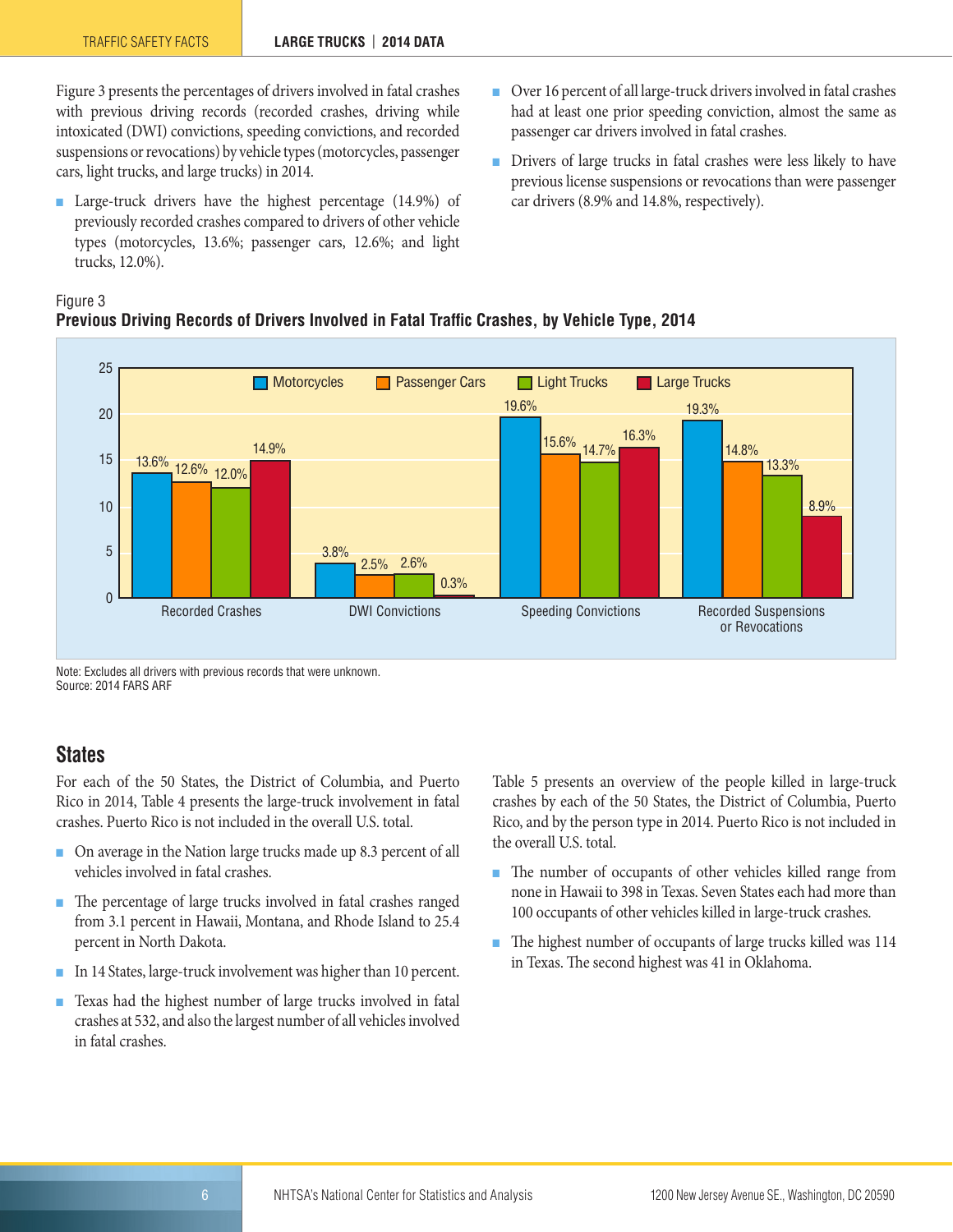#### Table 4 **Large-Truck Involvement in Fatal Crashes, by State, 2014**

|                             | <b>Total Vehicles Involved in</b> |                  | <b>Large Trucks Involved in Fatal Crashes</b> |                                           |
|-----------------------------|-----------------------------------|------------------|-----------------------------------------------|-------------------------------------------|
| <b>State</b>                | <b>Fatal Crashes</b>              | <b>Number</b>    | <b>Percentage of Total Vehicles</b>           | Percentage of U.S. Total for Large Trucks |
| Alabama                     | 1,066                             | 76               | 7.1%                                          | 2.0%                                      |
| Alaska                      | 101                               | 5                | 5.0%                                          | 0.1%                                      |
| Arizona                     | 1,037                             | 61               | 5.9%                                          | 1.6%                                      |
| Arkansas                    | 668                               | $\overline{75}$  | 11.2%                                         | 2.0%                                      |
| California                  | 4,259                             | 281              | 6.6%                                          | 7.5%                                      |
| Colorado                    | 686                               | 60               | 8.7%                                          | 1.6%                                      |
| Connecticut                 | 341                               | 18               | 5.3%                                          | 0.5%                                      |
| Delaware                    | 161                               | $\overline{11}$  | 6.8%                                          | 0.3%                                      |
| <b>District of Columbia</b> | $\overline{26}$                   | $\overline{4}$   | 15.4%                                         | 0.1%                                      |
| Florida                     | 3,530                             | 179              | 5.1%                                          | 4.8%                                      |
| Georgia                     | 1,631                             | $\overline{135}$ | 8.3%                                          | 3.6%                                      |
| Hawaii                      | $\overline{128}$                  | $\overline{4}$   | 3.1%                                          | 0.1%                                      |
| Idaho                       | 233                               | $\overline{21}$  | 9.0%                                          | 0.6%                                      |
| <b>Illinois</b>             | 1,277                             | 115              | 9.0%                                          | 3.1%                                      |
| <b>Indiana</b>              | 1,125                             | 139              | 12.4%                                         | 3.7%                                      |
| lowa                        | 433                               | $\overline{47}$  | 10.9%                                         | 1.3%                                      |
| <b>Kansas</b>               | $\overline{518}$                  | $\overline{47}$  | 9.1%                                          | 1.3%                                      |
| Kentucky                    | 889                               | 67               | 7.5%                                          | 1.8%                                      |
| Louisiana                   | 948                               | 84               | 8.9%                                          | 2.2%                                      |
| <b>Maine</b>                | 173                               | 10               | 5.8%                                          | 0.3%                                      |
| Maryland                    | 643                               | 49               | 7.6%                                          | 1.3%                                      |
| Massachusetts               | 428                               | $\overline{24}$  | 5.6%                                          | 0.6%                                      |
| <b>Michigan</b>             | 1,281                             | $\overline{90}$  | 7.0%                                          | 2.4%                                      |
| Minnesota                   | 528                               | 63               | 11.9%                                         | 1.7%                                      |
| <b>Mississippi</b>          | 762                               | $\overline{72}$  | 9.4%                                          | 1.9%                                      |
| Missouri                    | 1,044                             | 95               | 9.1%                                          | 2.5%                                      |
| <b>Montana</b>              | 223                               | $\overline{7}$   | 3.1%                                          | 0.2%                                      |
| Nebraska                    | 307                               | $\overline{45}$  | 14.7%                                         | 1.2%                                      |
| <b>Nevada</b>               | 405                               | 15               | 3.7%                                          | 0.4%                                      |
| <b>New Hampshire</b>        | 126                               | $\overline{12}$  | 9.5%                                          | 0.3%                                      |
| <b>New Jersey</b>           | 789                               | $\overline{81}$  | 10.3%                                         | 2.2%                                      |
| <b>New Mexico</b>           | 474                               | 66               | 13.9%                                         | 1.8%                                      |
| <b>New York</b>             | 1,404                             | 104              | 7.4%                                          | 2.8%                                      |
| North Carolina              | 1,758                             | 111              | 6.3%                                          | 3.0%                                      |
| <b>North Dakota</b>         | 177                               | $\overline{45}$  | 25.4%                                         | 1.2%                                      |
| Ohio                        | 1,424                             | 130              | 9.1%                                          | 3.5%                                      |
| <b>Oklahoma</b>             | 904                               | 123              | 13.6%                                         | 3.3%                                      |
| Oregon                      | 474                               | 31               | 6.5%                                          | 0.8%                                      |
| Pennsylvania                | 1,665                             | 164              | 9.8%                                          | 4.4%                                      |
| Rhode Island                | 65                                | $\overline{2}$   | 3.1%                                          | 0.1%                                      |
| <b>South Carolina</b>       | 1,094                             | 61               | 5.6%                                          | 1.6%                                      |
| South Dakota                | 181                               | $\overline{19}$  | 10.5%                                         | 0.5%                                      |
| <b>Tennessee</b>            | 1,349                             | 107              | 7.9%                                          | 2.9%                                      |
| Texas                       | 4,895                             | 532              | 10.9%                                         | 14.2%                                     |
| <b>Utah</b>                 | 360                               | $\overline{20}$  | 5.6%                                          | 0.5%                                      |
| Vermont                     | 61                                | $\overline{9}$   | 14.8%                                         | 0.2%                                      |
| Virginia                    | 957                               | 90               | 9.4%                                          | 2.4%                                      |
| Washington                  | 621                               | $\overline{35}$  | 5.6%                                          | 0.9%                                      |
| <b>West Virginia</b>        | 348                               | $\overline{25}$  | 7.2%                                          | 0.7%                                      |
| Wisconsin                   | 693                               | $\overline{52}$  | 7.5%                                          | 1.4%                                      |
| Wyoming                     | 188                               | $\overline{26}$  | 13.8%                                         | 0.7%                                      |
| <b>U.S. Total</b>           | 44,858                            | 3,744            | 8.3%                                          | 100.0%                                    |
| <b>Puerto Rico</b>          | 385                               | 13               | 3.4%                                          | 100.0%                                    |

Note: Percentage of U.S. total for large trucks may not equal the sum of components due to independent rounding. Source: 2014 FARS ARF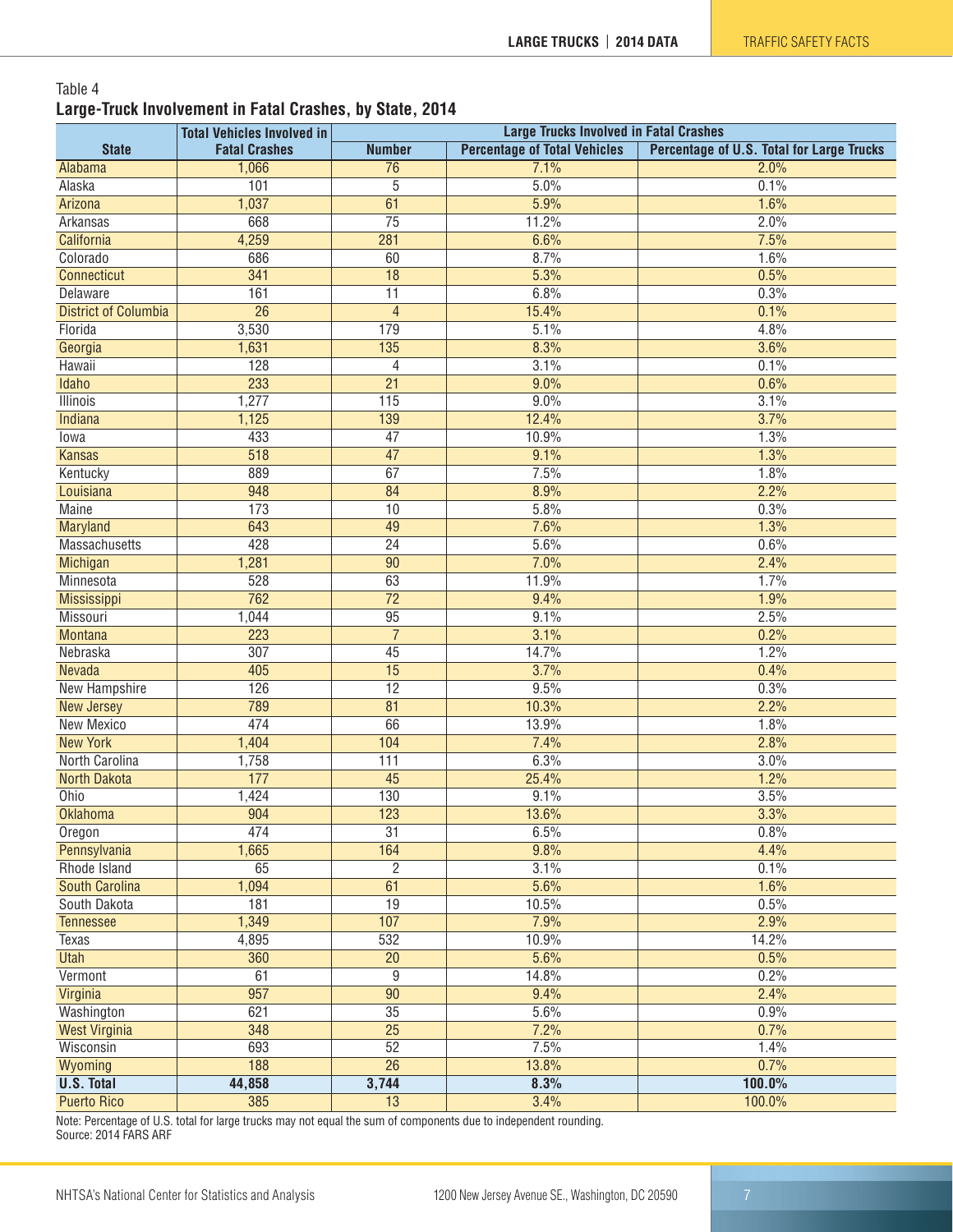### Table 5

#### **Fatalities in Motor Vehicle Traffic Crashes Involving Large Trucks, by State and Person Type, 2014**

|                                       |                          | <b>Truck Occupants by Crash Type</b> |                                   | <b>Other People</b>              |                             |                                 |                      |
|---------------------------------------|--------------------------|--------------------------------------|-----------------------------------|----------------------------------|-----------------------------|---------------------------------|----------------------|
| <b>State</b>                          | <b>Single Vehicle</b>    | <b>Multiple Vehicle</b>              | <b>Total</b>                      | <b>Occupant of Other Vehicle</b> | <b>Nonoccupant</b>          | <b>Total</b>                    | <b>Total</b>         |
| Alabama                               | 10                       | 5                                    | 15                                | 63                               | $6\phantom{1}6$             | 69                              | 84                   |
| Alaska                                | 1                        | 0                                    | 1                                 | $\overline{4}$                   | $\overline{0}$              | $\overline{4}$                  | 5                    |
| Arizona                               | $\overline{6}$           | $\overline{3}$                       | $\overline{9}$                    | 48                               | 10                          | 58                              | 67                   |
| Arkansas                              | $\overline{7}$           | $\overline{2}$                       | $\overline{9}$                    | 62                               | $\overline{7}$              | 69                              | $\overline{78}$      |
| California                            | 17                       | $\overline{16}$                      | $\overline{33}$                   | 214                              | $\overline{53}$             | 267                             | 300                  |
| Colorado                              | $\overline{7}$           | $\overline{3}$                       | $\overline{10}$                   | 47                               | 6                           | 53                              | 63                   |
| Connecticut                           | 3                        | $\mathbf{1}$                         | $\overline{4}$                    | 14                               | $\overline{2}$              | 16                              | $\overline{20}$      |
| Delaware                              | 3                        | 1                                    | 4                                 | 7                                | $\overline{1}$              | $\overline{8}$                  | 12                   |
| <b>District of Columbia</b>           | $\overline{0}$           | $\mathbf{0}$                         | $\mathbf{0}$                      | $\overline{4}$                   | $\mathbf{1}$                | $\overline{5}$                  | $\overline{5}$       |
| Florida                               | $\overline{12}$          | 10                                   | $\overline{22}$                   | 144                              | $\overline{24}$             | 168                             | 190                  |
| Georgia                               | 19                       | $\overline{9}$                       | $\overline{28}$                   | $\overline{112}$                 | $\overline{15}$             | 127                             | 155                  |
| Hawaii                                | $\mathbf 0$              | $\mathbf 0$                          | $\mathbf 0$                       | $\mathbf{0}$                     | $\overline{4}$              | 4                               | 4                    |
| Idaho                                 | $\overline{5}$           | $\overline{2}$                       | $\overline{7}$                    | 15                               | $\mathbf{1}$                | 16                              | $\overline{23}$      |
| <b>Illinois</b>                       | $\overline{11}$          | $\overline{7}$                       | $\overline{18}$                   | 81                               | 12                          | 93                              | 111                  |
| Indiana                               | 10                       | $\overline{5}$                       | $\overline{15}$                   | 103                              | $\overline{11}$             | 114                             | 129                  |
| lowa                                  | 8                        | 3                                    | 11                                | 36                               | 1                           | $\overline{37}$                 | 48                   |
| <b>Kansas</b>                         | $\overline{3}$           | $\mathbf{1}$                         | $\overline{4}$                    | 37                               | $\overline{5}$              | 42                              | 46                   |
| Kentucky                              | $\overline{6}$           | $\overline{3}$                       | $\overline{9}$                    | 53                               | 6                           | 59                              | 68                   |
| Louisiana                             | $\overline{10}$          | 10                                   | $\overline{20}$                   | $\overline{53}$                  | $\overline{7}$              | 60                              | 80                   |
| Maine                                 | $\boldsymbol{0}$         | $\boldsymbol{0}$                     | $\boldsymbol{0}$                  | 9                                | 1                           | 10                              | 10                   |
| <b>Maryland</b>                       | $\overline{5}$           | $\overline{2}$                       | $\overline{7}$                    | 38                               | $\overline{4}$              | 42                              | 49                   |
| Massachusetts                         | $\overline{2}$           | $\overline{2}$                       | 4                                 | $\overline{12}$                  | $\overline{8}$              | $\overline{20}$                 | $\overline{24}$      |
| Michigan                              | $\overline{6}$           | $\overline{3}$                       | $\overline{9}$                    | $\overline{82}$                  | $\overline{7}$              | 89                              | 98                   |
| Minnesota                             | 5                        | 3                                    | 8                                 | $\overline{55}$                  | 3                           | 58                              | 66                   |
| Mississippi                           | 8                        | $\overline{5}$                       | 13                                | 61                               | $\overline{7}$              | 68                              | 81                   |
| Missouri                              | 13                       | 6                                    | 19                                | 76                               | 5                           | 81                              | 100                  |
| <b>Montana</b>                        | $\mathbf 0$              | $\mathbf{1}$                         | 1                                 | 10                               | $\overline{1}$              | $\overline{11}$                 | $\overline{12}$      |
| Nebraska                              | $\overline{3}$           | 4                                    | $\overline{7}$                    | $\overline{43}$                  | $\overline{2}$              | $\overline{45}$                 | $\overline{52}$      |
| <b>Nevada</b>                         | $\mathbf{1}$             | $\mathbf{1}$                         | $\overline{2}$                    | 14                               | $\mathbf{1}$                | 15                              | 17                   |
| New Hampshire                         | $\overline{2}$           | $\boldsymbol{0}$                     | $\overline{2}$                    | $\overline{7}$                   | $\overline{3}$              | 10                              | $\overline{12}$      |
| <b>New Jersey</b>                     | $\overline{\mathcal{L}}$ | $9\,$                                | $\overline{13}$                   | 46                               | $\overline{15}$             | 61                              | $\overline{74}$      |
| <b>New Mexico</b>                     | $\overline{13}$          | 4                                    | 17                                | 47                               | $\overline{7}$              | 54                              | $\overline{71}$      |
| <b>New York</b>                       | 5                        | $\overline{9}$                       | $\overline{14}$                   | 58                               | $\overline{26}$             | 84                              | 98                   |
| North Carolina                        | 16                       | 4                                    | 20                                | 89                               | 12                          | 101                             | 121                  |
| North Dakota                          | 3                        | $\overline{2}$                       | 5                                 | 41                               | $\mathbf{3}$                | 44                              | 49                   |
| Ohio                                  | 8                        | 6                                    | $\overline{14}$                   | 106                              | $\overline{10}$             | 116                             | 130                  |
| <b>Oklahoma</b>                       | 21                       | 20                                   | 41                                | 87                               | $\boldsymbol{6}$            | 93                              | 134                  |
| Oregon                                | 4                        | $\overline{3}$                       | $\overline{7}$                    | 19                               | $6\phantom{1}$              | $\overline{25}$                 | 32                   |
| Pennsylvania                          | 16                       | $\overline{12}$                      | $\overline{28}$                   | 119                              | 15                          | 134                             | 162                  |
| Rhode Island<br><b>South Carolina</b> | 1<br>$\overline{7}$      | 0<br>$\overline{3}$                  | 1<br>10                           | 1<br>$\overline{47}$             | $\mathbf 0$<br>$\,6\,$      | $\mathbf{1}$<br>$\overline{53}$ | $\overline{2}$<br>63 |
| South Dakota                          | $\overline{4}$           |                                      |                                   | $\overline{17}$                  |                             | $\overline{17}$                 | 21                   |
|                                       | 10                       | $\bf{0}$<br>14                       | $\overline{4}$<br>$\overline{24}$ | 81                               | $\pmb{0}$<br>$\overline{5}$ | 86                              | 110                  |
| <b>Tennessee</b>                      | $\overline{75}$          | $\overline{39}$                      | 114                               | 398                              | 41                          | 439                             | 553                  |
| Texas<br><b>Utah</b>                  | $\overline{2}$           | $\overline{2}$                       |                                   | 10                               |                             | $\overline{14}$                 | $\overline{18}$      |
|                                       | $\mathbf{1}$             |                                      | $\overline{4}$                    |                                  | $\overline{4}$              |                                 |                      |
| Vermont                               | 16                       | $\pmb{0}$<br>$\overline{6}$          | 1<br>$\overline{22}$              | 9<br>60                          | 1<br>$\overline{\bf 8}$     | 10<br>68                        | 11<br>90             |
| Virginia<br>Washington                | $\overline{3}$           | $\overline{2}$                       | 5                                 | $\overline{26}$                  | $\overline{5}$              | 31                              | 36                   |
| <b>West Virginia</b>                  | $\overline{4}$           | $\overline{2}$                       | $\overline{6}$                    | $\overline{23}$                  | $\overline{1}$              | $\overline{24}$                 | $\overline{30}$      |
| Wisconsin                             | $\overline{7}$           | $\overline{\mathcal{L}}$             | 11                                | 41                               | 3                           | 44                              | 55                   |
| Wyoming                               | $\overline{3}$           | $\overline{2}$                       | $\overline{5}$                    | $\overline{28}$                  | $\mathbf{1}$                | $\overline{29}$                 | $\overline{34}$      |
| <b>U.S. Total</b>                     | 406                      | 251                                  | 657                               | 2,857                            | 389                         | 3,246                           | 3,903                |
| <b>Puerto Rico</b>                    | 1                        | $\pmb{0}$                            | 1                                 | $6\phantom{.}$                   | $\,6\,$                     | 12                              | 13                   |
|                                       |                          |                                      |                                   |                                  |                             |                                 |                      |

Source: 2014 FARS ARF